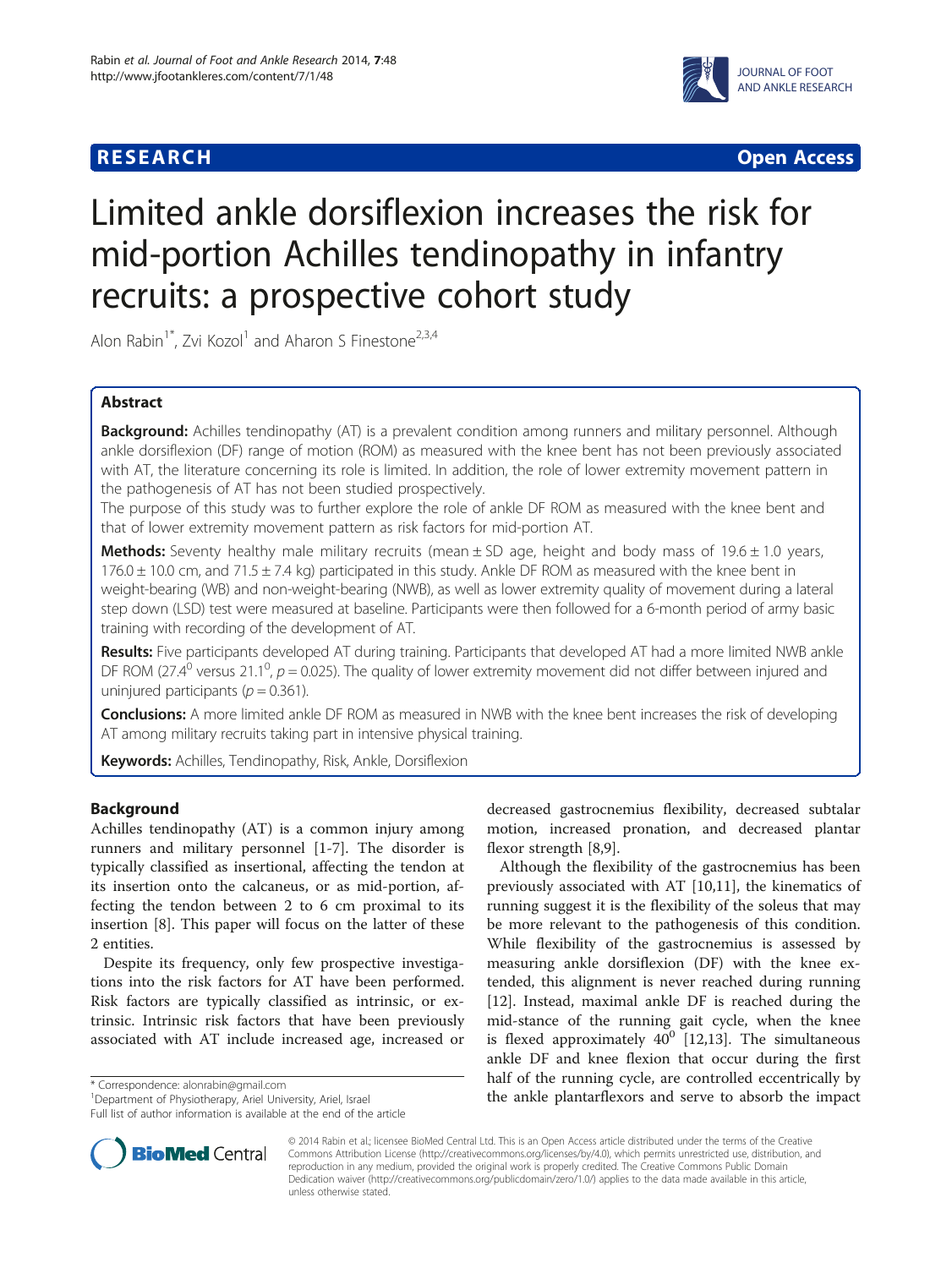of the upper body [\[12,14\]](#page-6-0). This shock-absorbing mechanism is likely to strain the soleus more than the gastrocnemius as its origin on the tibia makes it suitable for controlling knee flexion under weight-bearing conditions. In fact, it has been previously shown that during running the contribution of the soleus to power absorption increases as compared with walking [[15\]](#page-6-0). Therefore, a measurement of ankle DF with the knee bent, which reflects soleus flexibility, may be more indicative of the functional demands during running. Furthermore, as it has been shown that a more limited flexibility of the gastrocnemius increases absorption work by the plantarflexors during walking [\[16\]](#page-6-0), it is possible, that a more limited flexibility of the soleus would likewise increase absorption work by the plantarflexors during running, which may lead to increased strain on the Achilles tendon.

Although when previously tested, bent-knee ankle DF has not been associated with AT, findings are limited by few prospective studies [\[10,11](#page-6-0)]. Therefore, further investigation of this association seems warranted.

Another possible risk factor for AT is an altered lower extremity movement pattern [\[17\]](#page-6-0). AT has been associated with excessive foot pronation during running [\[8\]](#page-6-0), as well as greater hip adduction and knee internal rotation during a leaping maneuver [[17](#page-6-0)]. These kinematic alterations are part of a more general movement pattern involving a medial collapse of the knee which is sometimes referred to as "dynamic knee valgus" [[18,19\]](#page-6-0). Dynamic knee valgus which has been associated with several other lower extremity pathologies [\[20,21\]](#page-6-0), may also increase the risk for AT.

The current gold standard for assessing lower extremity movement pattern is 3-dimensional motion analysis. However, due to its cost, unique set-up, length of application and required training, this tool may not be feasible in the clinical setting. If a more clinically feasible assessment tool can successfully identify individuals at risk for developing AT this may constitute significant progress in risk assessment, and possibly in injury prevention. The lateral step down (LSD) is a reliable test often used in clinical practice to assess lower extremity movement pattern [[22](#page-6-0)-[24\]](#page-6-0). However, the predictive validity of the LSD in determining the risk for AT, has yet to be determined.

The purpose of this study was to examine whether ankle DF as measured with the knee bent, as well as the quality of movement as measured by the LSD can predict the development of AT in male military recruits undergoing army basic training (ABT).

# Methods

The study was approved by the Institutional Review Board of the Israel Defense Forces (approval No. IDF 964–2010), and all participants provided informed consent prior to participation.

## **Participants**

Seventy male participants with a mean  $\pm$  SD age 19.6  $\pm$ 1.0 years, height  $176.0 \pm 10.0$  cm, and body mass  $71.5 \pm 10.0$ 7.4 kg were recruited for this study. Participants were military recruits who were thoroughly screened for any musculoskeletal injury/condition prior to beginning a 26-week ABT period. Inclusion criteria were age 18 years or older and no current complaint of pain in the lower extremities or lumbar spine. Participants were excluded if they could not perform any of the measurements included in the study due to pain, imbalance, or any other limitation.

### Examiners

Four examiners performed data collection for this investigation. Two examiners were physical therapists. One physical therapist, who had 15 years of clinical experience in the management of musculoskeletal conditions, performed all DF ROM measurements. The other physical therapist, with over 25 years of teaching and clinical experience in the field of kinesiology and neurological rehabilitation, performed all LSD assessments. These physical therapists have previously demonstrated a moderate inter-rater reliability when performing the LSD (kappa 0.59) [\[24\]](#page-6-0), and an excellent inter-rater reliability when performing the weight-bearing (WB) and nonweight-bearing (NWB) DF ROM measurements (intraclass correlation coefficient 0.95 and 0.86, respectively) [[24\]](#page-6-0). Prior to data collection, the physical therapists met for a 4-hour session in order to review each measurement procedure. The 2 other examiners were orthopaedic surgeons. Both surgeons had more than 15 years of experience in foot and ankle surgery among training populations and more than 15 years of experience in research of overuse injuries. The surgeons were responsible for determining the diagnosis of AT during the follow-up period based on pre-determined criteria.

#### Baseline measurements

Demographic data including age, height, body mass, and any past Achilles tendon disorder were collected at baseline. Lower extremity quality of movement (LSD test) and ankle DF ROM were subsequently measured. Ankle DF was measured in WB and NWB, as it has been previously suggested that these measurements may be assessing 2 different constructs [[25\]](#page-6-0). All measurements were performed bilaterally.

The LSD test was performed on a 15 cm step (Reebok International, Canton, MA, USA). Participants stood by the edge of the step. They were instructed to keep their trunk straight, hands on their waist, and bend their knee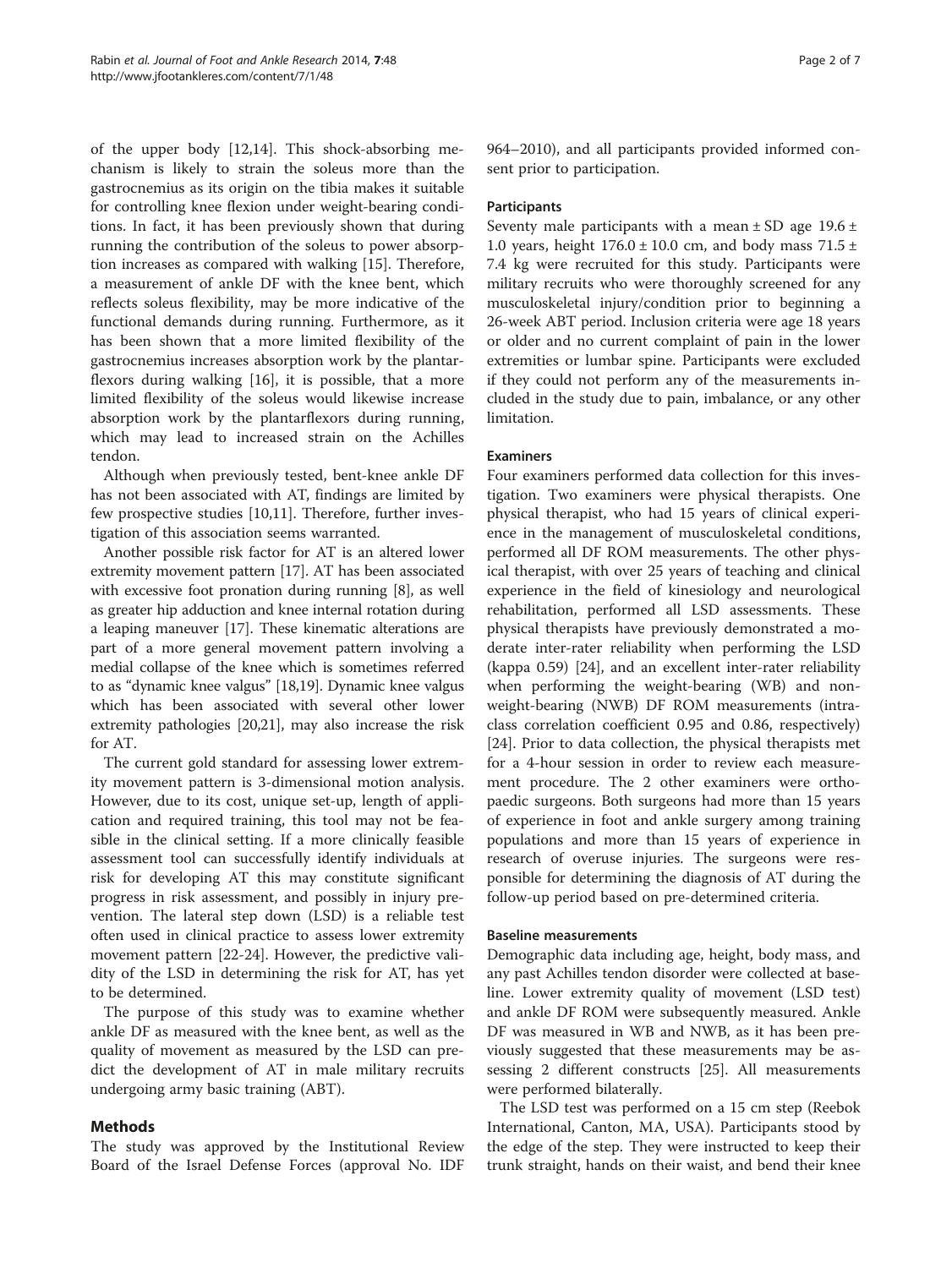until the contralateral heel touched the floor next to the step. Participants were asked not to put any weight on the heel once it reached the floor. Participants were also asked to try to maintain the knee of the tested leg over the 2nd toe of the ipsilateral foot during the test (a perpendicular black tape was placed along the front of the step from just under the participant's 2nd toe to the floor in order facilitate the assessment by the examiner) (Figure 1). Participants were given 5 practice repetitions before performing 5 consecutive test repetitions. The side tested first was alternated between consecutive participants.

The examiner was positioned 3 meters in front of the participant and scored the test based on a 7-point scale (0 to 6) [\[23\]](#page-6-0) (Table 1). If any one of the movement deviations outlined in Table 1 was observed during any of the repetitions, the participant was considered as having demonstrated that deviation, and the corresponding point value was assigned. A total score of 0 to 1 was classified as "Good" quality of movement (Figure 1), a total score of 2 to 3 was classified as "Moderate" quality of movement (Figure 2), and a total score of 4 or more was classified as "Poor" quality of movement [[23](#page-6-0)]. As only 3 participants demonstrated a "Poor" quality of movement they were grouped together with participants demonstrating a "Moderate" quality of movement for data analysis.

Table 1 Scoring criteria for the lateral step down test

| Criterion              | Interpretation                                                                           | Score |
|------------------------|------------------------------------------------------------------------------------------|-------|
| Arm strategy           | Removal of a hand off the waist                                                          |       |
| <b>Trunk alignment</b> | Leaning in any direction                                                                 |       |
| Pelvis plane           | Loss of horizontal plane                                                                 |       |
| Knee position          | Tibial tuberosity medial to 2nd toe                                                      |       |
|                        | Tibial tuberosity medial to medial<br>border of foot                                     | 2     |
| Steady stance          | Participant stepped down on non<br>tested limb, or the foot wavered from<br>side to side |       |

For the WB DF ROM measurement a 50 cm long line was marked on the floor and a continuous 60 cm long line was marked on a wall where the test was to be performed. The participant placed the tested foot along the floor line so that the line bisected the heel and the second toe was on the line. The participant was then asked to lunge forward and bring his patella as close as possible to the vertical line drawn on the wall without lifting the heel off the floor. Once maximal DF was reached the examiner placed an inclinometer (MIE Inclinometer, Nationwide Medical, Inc. Agoura Hills, CA, USA), which was first zeroed on a fixed vertical reference, over the



Figure 1 Lateral step down test – good quality of movement.



Figure 2 Lateral step down test – moderate quality of movement.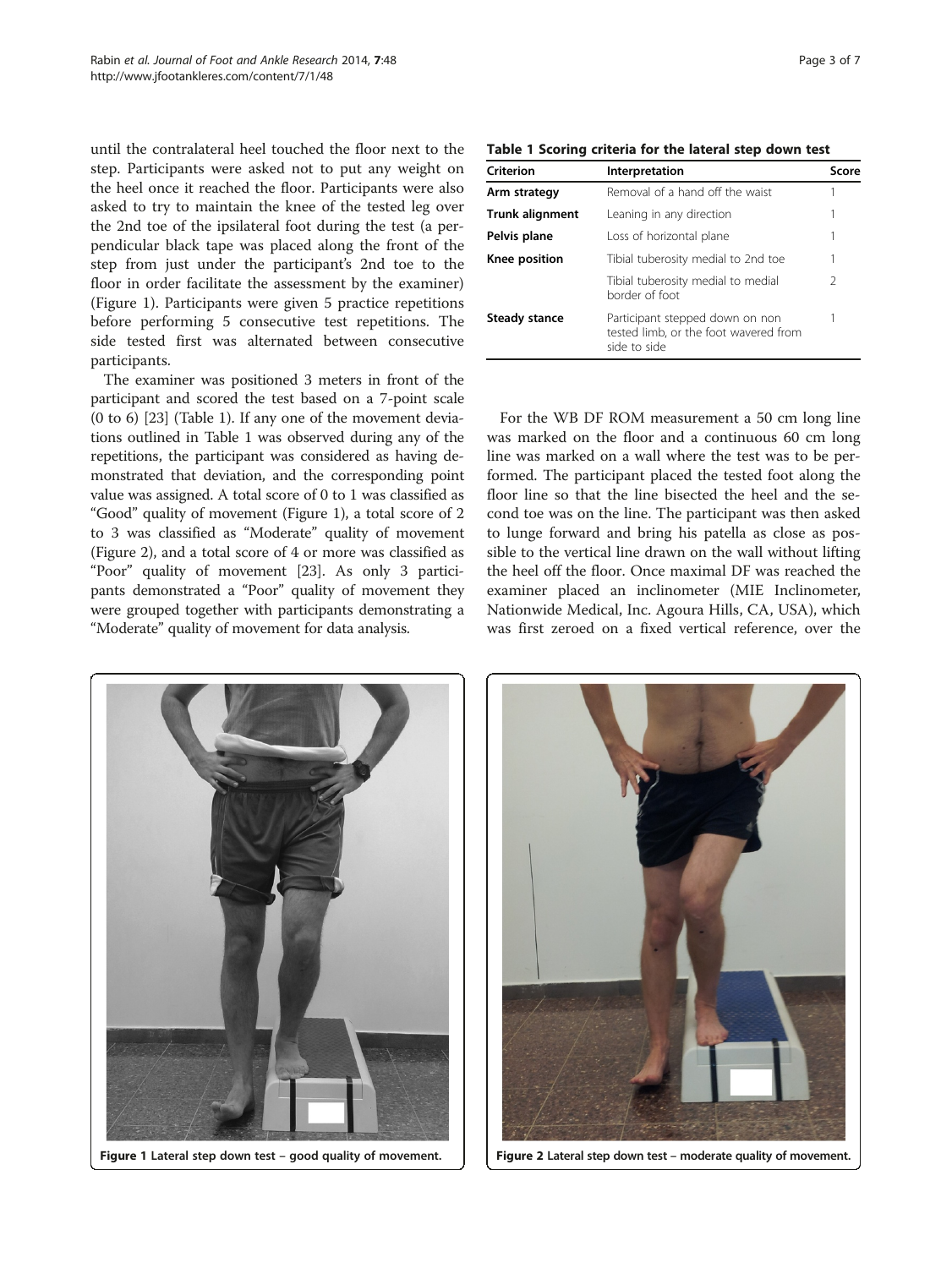anterior tibia 15 cm below the tibial tuberosity. The DF angle was recorded and the participant returned to the starting position. The average of 3 measurements was used for data analysis.

For the NWB DF ROM measurement the participant assumed a prone lying position with the knee bent  $90^0$ (Figure 3). The measurement was taken using a universal goniometer (Baseline Plastic Goniometer, The Therapy Connection Inc., Windham, NH, USA). The examiner first manually verified a subtalar neutral position and then leaned his body weight forward over his hands in order to stretch the ankle fully into DF. Dorsiflexion was measured as the angle between the lateral midline of the lower leg (a line from the head of the fibula to the tip of the lateral malleolus) and the lateral border of the foot (a line along the rearfoot/calcaneus). The average of 3 measurements was used for data analysis.

The side tested first, as well as the order of the different DF measurements were alternated between consecutive participants.

#### Army basic training period

Participants initiated a 26-week ABT period immediately following baseline measurements. During this period participants went through rigorous physical fitness, as well as military skill training, according to a set and progressively intensified schedule. All participants were exposed to the same training regimen and trained under similar conditions in terms of shoe wear, loads carried, nutrition, and rest periods.

# Injury tracking system

The 2 orthopaedic surgeons met the participants once every 2–3 weeks throughout the course of training. Any complaint was assessed by one of the surgeons with a physical examination, however, no imaging studies were used to verify the diagnosis of AT in this study. A



participant was considered as having AT if he complained of pain over the tendon during physical activity and presented with tenderness to palpation over the tendon in the area between 2 to 6 cm proximal to the calcaneal insertion. The participant had to report that palpation over this area reproduced his symptoms. Additional symptoms and signs such as morning stiffness, swelling, warmth, or redness were sought as well, however they were not considered mandatory for establishing the diagnosis.

#### Statistical analysis

Baseline measurements were summarized with descriptive statistics using measures of central tendency and dispersion for continuous variables and frequency counts for categorical variables. Univariate associations between the outcome and potential risk factors were analyzed using Mann–Whitney and Fisher Exact tests for interval and categorical variables, respectively. Any variable demonstrating a significant association ( $p < 0.05$ ) was entered into a univariate logistic regression model in order to determine its predictive power. Continuous variables that were significantly associated with the outcome were further analyzed using receiver-operator characteristic (ROC) curves in order to establish their best cutoff value. This cutoff value, which was identified visually as the point nearest the upper left-hand corner of the diagram, corresponds with maximal sensitivity and specificity. All analyses were performed using JMP version 10 statistical package (SAS Institute, Cary, NC) with an a-priori level of significance of  $p < 0.05$ .

# Results

Seventy-five participants were screened. One participant declined participation; another participant was excluded due to suffering an ankle sprain the day before baseline testing, and 2 participants were expelled from ABT for reasons unrelated to their health. A fifth participant died during the follow-up period from septic shock. Thus 70 participants were included in the final analysis. Table [2](#page-4-0) presents demographic, history, and physical examination variables of the entire sample, as well as the differences between participants that developed AT and those that did not.

Overall, 5 participants were diagnosed with AT during ABT. All injuries occurred in the right leg. Ankle DF as measured in NWB was more limited among participants that developed AT ( $p = 0.025$ ). Univariate logistic regression also indicated that NWB ankle DF ROM significantly predicted AT ( $p = 0.007$ ). The unit odds ratio (OR) for NWB DF in predicting AT was 0.77 (95% CI 0.59 – 0.94) which indicates, that for every 1-degree of increased NWB DF ROM, the odds of developing a fu-Figure 3 Non-weight-bearing ankle dorsiflexion measurement.<br>ture AT reduced by 0.23. The ROC curve for NWB DF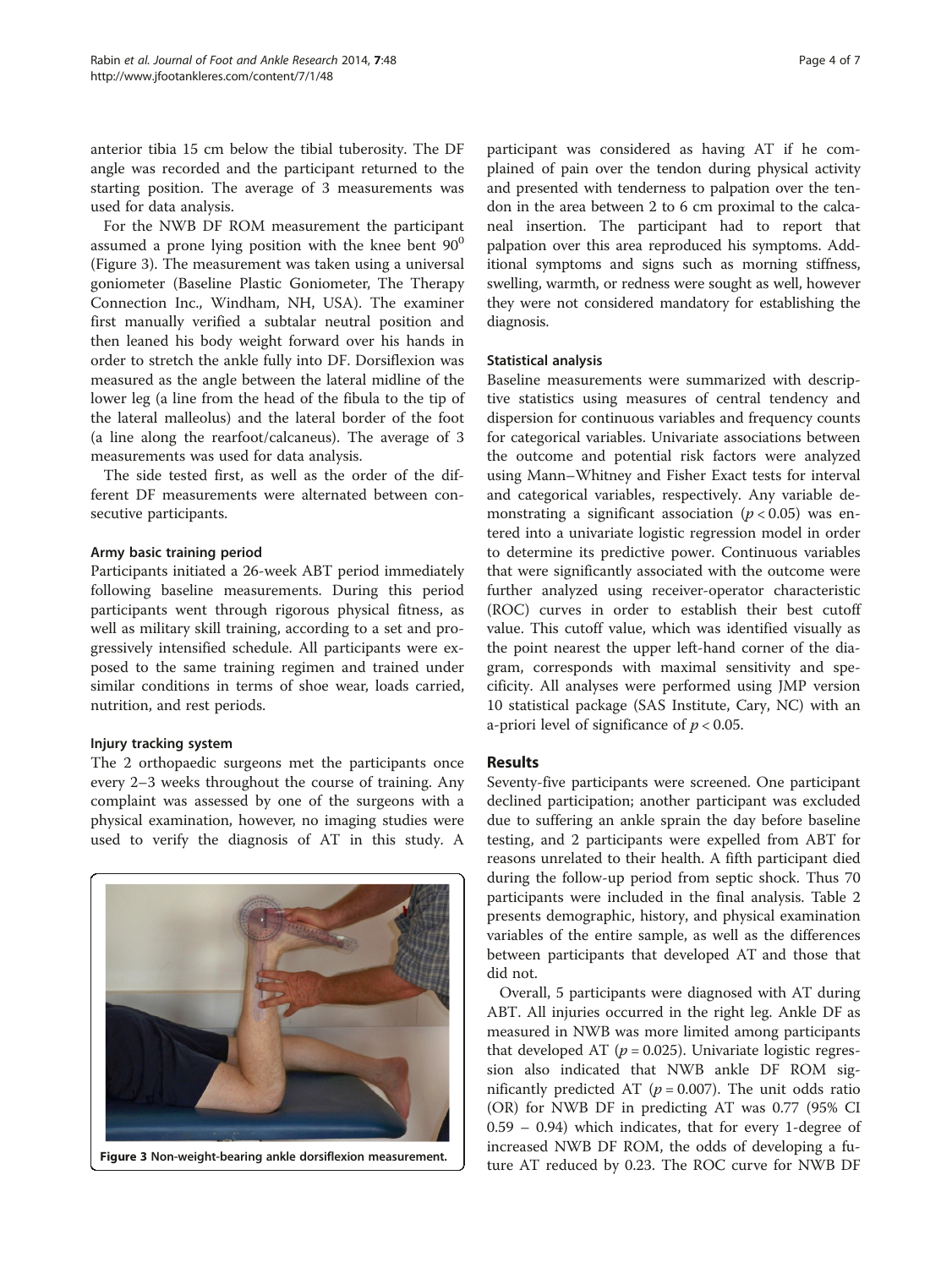<span id="page-4-0"></span>Table 2 Demographic, history and clinical variables among the sample

| Variable                             | All participants $(N = 70)$ | Injured $(N = 5)$ | Non-injured ( $N = 65$ ) | P-value   |
|--------------------------------------|-----------------------------|-------------------|--------------------------|-----------|
| Age, y <sup>a</sup>                  | $19.6 + 1.0$                | $19.7 + 0.8$      | $19.6 \pm 1.0$           | 0.661     |
| <b>BMI</b> <sup>a</sup>              | $23.1 \pm 2.1$              | $23.2 \pm 2.8$    | $23.1 \pm 2.0$           | 0.965     |
| Past AT, n (%) yes <sup>b</sup>      | 0(0.0)                      | 0(0.0)            | 0(0.0)                   | <b>NA</b> |
| Right WB DF, 0 a                     | $49.4 + 6.7$                | $43.3 \pm 9.1$    | $49.9 + 6.3$             | 0.184     |
| Left WB DF, <sup>0 a</sup>           | $56.4 \pm 6.8$              | $50.2 \pm 5.8$    | $56.8 \pm 6.7$           | 0.025     |
| Right NWB DF, 0 a                    | $77.4 + 5.9$                | $21.1 \pm 6.1$    | $27.9 \pm 5.6$           | 0.025     |
| Left NWB DF, <sup>0 a</sup>          | $27.3 \pm 6.3$              | $21.3 \pm 7.3$    | $27.8 \pm 6.0$           | 0.067     |
| Right LSD, n (%) good (score 0 to 1) | 33 (47.1)                   | 1(20.0)           | 32 (49.2)                | 0.361     |
| Left LSD, n (%) good (score 0 to 1)  | 33 (47.1)                   | 1(20.0)           | 32 (49.2)                | 0.361     |

<sup>a</sup>Values are Average ± SD.

<sup>b</sup>No statistics are computed for this parameter as it is constant.

Abbreviations: AT Achilles Tendinopathy, BMI Body Mass Index, DF Dorsiflexion, LSD Lateral Step Down, NWB Non-Weight-Bearing, WB Weight-Bearing.

ROM indicated that the best cutoff value for determining the risk of AT was  $22^0$ , with a corresponding sensitivity and specificity of 80% and 86%, respectively, and an area under the curve of 0.80.

No difference in quality of movement (LSD) was noted between healthy participants and those with AT ( $p = 0.361$ ).

#### **Discussion**

Ankle DF ROM measured with the knee bent was predictive of the development of AT in a sample of 70 military recruits. To the best of our knowledge, this study is the first to implicate this factor in the risk of AT.

The difference between uninjured participants and those that developed AT exceeded the minimal detectable change of the DF measurement that was used in this study  $(6.2^0)$  [\[25](#page-6-0)], thus further supporting the existence of a true DF ROM difference between these 2 groups. The most accurate DF cutoff threshold for predicting AT was 22<sup>0</sup>, with 4 of the 5 injured participants demonstrating range values below this threshold, compared to only 9 of 65 uninjured participants. Previous investigations suggest that the ankle dorsiflexes approximately  $20^0$  during the stance phase of running [[13,26\]](#page-6-0). This means that if the available DF ROM of an athlete was approximately  $20^0$ , their ankle would need to be stressed very close to its DF limit with every step during running. Over time, this may lead to injury.

Although its role in the pathogenesis of AT is controversial [[9\]](#page-6-0), subtalar pronation may be another mechanism by which limited ankle DF may cause AT. A more limited DF ROM may lead to compensatory subtalar pronation [[27](#page-6-0)] which, in turn, may lead to greater tibial internal rotation. When this occurs during mid- to latestance it may cause "wringing out" of the Achilles tendon due to the simultaneous knee extension which is accompanied by tibial external rotation [[8,14\]](#page-6-0). Excessive subtalar pronation may also contribute to the development of AT as it necessitates greater activation of the gastro-soleus complex during running [\[8](#page-6-0)].

Unlike NWB DF ROM, the WB measurement did not reveal a significant difference between injured and uninjured participants. Although injured participants did display  $6^0$ less WB DF, this difference was mainly due to extremely low values among 2 of the 5 injured participants  $(31.1^{\circ}$ and 35.7<sup>0</sup>), while the other 3 participants displayed range values that were very close to the sample mean  $(48.3^0,$  $50.0^0$  and  $51.0^0$  degrees). The discordance between WB and NWB DF is not surprising given that either measurement has been shown to account for only 35% of the variance in the other [[25](#page-6-0)]. Interestingly WB DF ROM on the left side was more limited among injured compared with uninjured participants (Table 2), and a similar trend was noted for left NWB DF ROM. Combined with the findings on the right side, these differences suggest that injured participants tended to display a more limited ankle DF ROM bilaterally. The fact that all injuries still occurred on the right side may be related to differences in the usage of the 2 extremities. For example, it has been previously shown that during gait the power generation of the right lower extremity is more associated with propulsion, while that of the left is more associated with postural control [[28](#page-6-0)]. Consequently, even in the presence of a symmetrically limited DF ROM, the right side may still be more prone to developing AT. The association between sidedness and the development of AT, as well as other overuse lower extremity injuries, may be worth exploring.

Although not statistically significant, a greater proportion of injured participants displayed a faulty lower extremity movement pattern during the LSD test (80% among injured participants versus 51% among uninjured participants). This movement pattern has been previously associated with decreased ankle DF ROM and increased subtalar pronation [[24](#page-6-0),[29](#page-6-0)]. Three of the injured participants displayed a moderate movement pattern (score 3/6) during the LSD test, while a fourth participant, which was subsequently grouped with the "Moderate" quality group, actually displayed a "Poor" pattern based on the LSD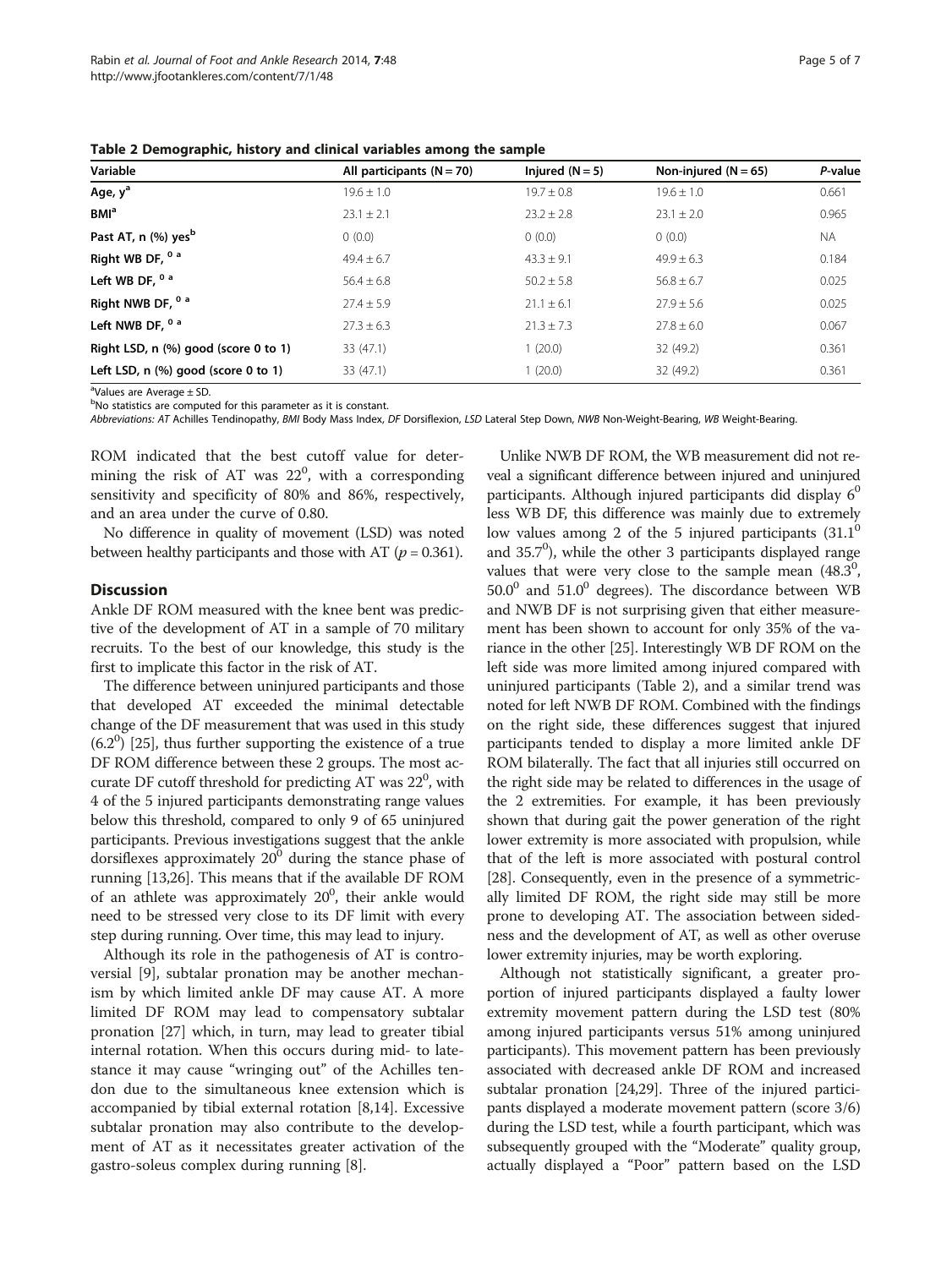<span id="page-5-0"></span>scoring criteria (score 4/6). Due to the overall small number of injured participants, the possibility of a type 2 error should be considered, and we recommend further testing of the predictive validity of the LSD test in AT. Furthermore, it is possible that with the use of a more quantitative assessment method of joint and/or segment alignment during the LSD, the predictive ability of this test would be enhanced.

Our findings are at odds with 2 previous studies that did not find an association between limited bent-knee ankle DF and AT [\[10,11\]](#page-6-0). These differences may be partly explained by the way DF was measured. The DF ROM in our study was somewhat larger than that found by these studies  $(27^0$  in our study vs. 20-23<sup>0</sup> previously) [\[10,11](#page-6-0)]. Mahieu et al. [\[11\]](#page-6-0) measured DF both actively and passively in a supine (gravity-resisted) position, with the knee bent  $45^{\circ}$  [\[11\]](#page-6-0). We used a prone (gravity-assisted) position with the knee bent  $90^0$ , which may explain the greater ROM found in our study. Although measuring ankle DF ROM with the knee bent approximately  $40^0$  may be more representative of the functional demands during running, we believe the prone  $90^0$  knee flexion position, which places the tibia in a vertical alignment, allows the examiner to use his/her body weight more effectively in order to stretch the ankle fully into its DF limit. In the study by Kaufman et al. [\[10\]](#page-6-0) neither the position of the measurement, nor whether active or passive motion was measured, were specified [[10](#page-6-0)]. Finally, while no information regarding measurement reliability was provided by these previous investigations, our technique has been previously proven reliable when performed by the examiners involved in this study [[24](#page-6-0)].

Our study has several important limitations. First, the number of cases of AT was low  $(n = 5)$ , leading to a wide 95% CI around the point value of the predictor. The incidence of AT in our study was 7%, which is similar to that found by Kaufman et al. [[10](#page-6-0)] over a similar followup period (5%), but lower than that found by Mahieu et al. [[11](#page-6-0)] over a 6-week follow-up period (14%). As the diagnosis of AT was based on history and physical examination in all studies, we believe differences in training regimens, rather than diagnostic criteria, are more likely to explain the different incidence rates. The lack of use of imaging for the diagnosis of AT could be considered another limitation of this study. However, our diagnostic criteria are compatible with current clinical practice guidelines [[8\]](#page-6-0). Furthermore, recent evidence suggests that pain on palpation of the tendon, and the subjective report of pain between 2 to 6 cm proximal to the insertion of the tendon, are the most accurate diagnostic criteria for AT [\[30](#page-6-0)]. Our findings may also be limited to a relatively young population, undergoing rigorous physical training. Nutritional regimen, hours of sleep, training terrains, loads carried and shoe wear may also

differ between a military and a civilian population, thus presenting another possible limitation. Finally, due to a limited number of investigators and participants, we were not able to obtain other possible predictors during baseline testing. Thus, the effects of other variables such as DF ROM with the knee extended, subtalar mobility, endurance or strength of various muscle groups could not be considered.

#### Conclusions

Limited ankle DF ROM, as measured in NWB with the knee bent, may increase the risk of developing AT in army recruits taking part in intense physical training. Future studies are needed to further validate limited bent-knee ankle DF as a risk factor for AT, as well as to assess whether a cutoff threshold of  $22^0$  can most accurately predict the occurrence of this condition. Finally, despite its inability to predict AT in this study, we encourage future investigation of the LSD test as a screening tool for the risk of AT.

#### Abbreviations

ABT: Army basic training; AT: Achilles tendinopathy; DF: Dorsiflexion; LSD: Lateral step down; NWB: Non-weight-bearing; OR: Odds ratio; ROC: Receiver operator curve; ROM: Range of motion; WB: Weight-bearing.

#### Competing interests

The authors declare that they have no competing interests.

#### Authors' contributions

AR participated in the design, data collection, statistical analysis and manuscript preparation. ZK participated in the design of the study, data collection, and manuscript revising. ASF conceived the study, participated in data collection and manuscript revising. All authors read and approved the final manuscript.

#### Author details

<sup>1</sup>Department of Physiotherapy, Ariel University, Ariel, Israel. <sup>2</sup>Department of Orthopaedic Surgery, Assaf Harofeh Medical Center, Zerrifin, Israel. <sup>3</sup>Sackler School of Medicine, Tel-Aviv University, Tel-Aviv, Israel. <sup>4</sup>Israel Defense Force Medical Corps, Haifa, Israel.

#### Received: 27 August 2014 Accepted: 31 October 2014 Published online: 18 November 2014

#### References

- 1. de Jonge S, van den Berg C, de Vos RJ, van der Heide HJ, Weir A, Verhaar JA, Bierma-Zeinstra SM, Tol JL: Incidence of midportion Achilles tendinopathy in the general population. Br J Sports Med 2011, 45(13):1026–1028.
- 2. Jacobsson J, Timpka T, Kowalski J, Nilsson S, Ekberg J, Renström P: Prevalence of musculoskeletal injuries in Swedish elite track and field athletes. Am J Sports Med 2012, 40(1):163–169.
- 3. Lopes AD, Hespanhol JLC, Yeung SS, Costa LO: What are the main running-related musculoskeletal injuries? A systematic review. Sports Med 2012, 42(10):891–905.
- 4. Sankey RA, Brooks JH, Kemp SP, Haddad FS: The epidemiology of ankle injuries in professional rugby union players. Am J Sports Med 2008, 36(12):2415–2424.
- 5. Tenforde AS, Sayres LC, McCurdy ML, Collado H, Sainani KL, Fredericson M: Overuse injuries in high school runners: lifetime prevalence and prevention strategies. PM R 2011, 3(2):125–131.
- 6. Heir T: Musculoskeletal injuries in officer training: one-year follow-up. Mil Med 1998, 163(4):229–233.